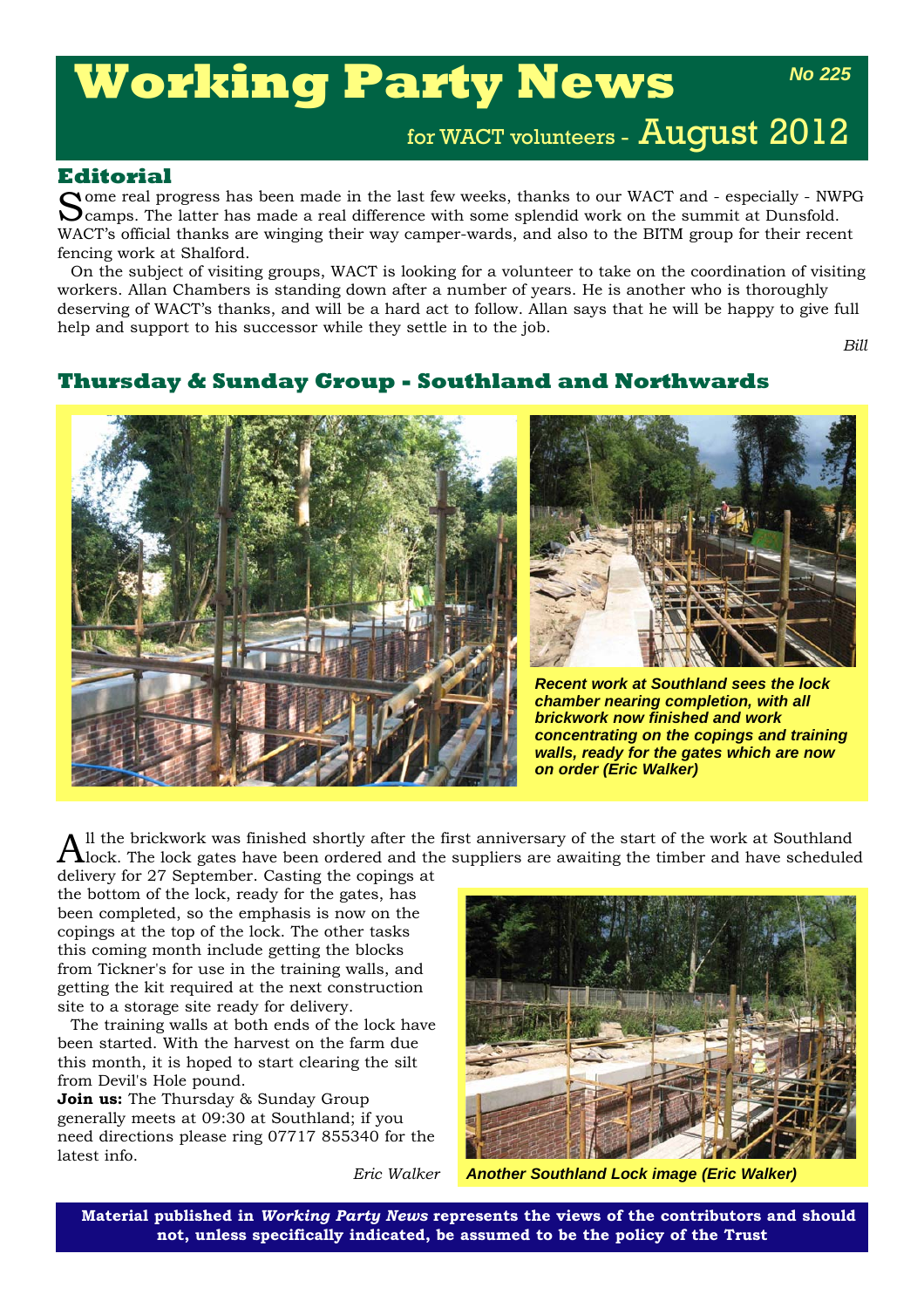# **Summer Camps June 23 - July 7**

Two camps took place this year, one behind the other, and both staying in Dunsfold Village Hall supported by our new mobile shower unit, which proved invaluable. The first of these was the Wey and Arun camp, led again by George Whitehead, which was originally programmed to carry out some sophisticated repair work on Ifold Lane Bridge. This, though, had to be cancelled due to the previous heavy rain and subsequent high level of the river.

Fortunately Eric Walker was able to accommodate the team of nine at Southland Lock, working on the construction of the South East wing wall. This involved filling the area between the block wall with lean mix concrete bulked by large lumps of hardcore (plumbs) and then backfilling with clay behind the wall.



*George Whitehead and others building the new landing stage at Compasses Bridge end, and the long reach excavator removing sandbanks from the canal. This machine was lent at no cost by a wellwisher. Poor lads, it was like the Somme. (Janet Phillips)*

We made extensive use of the digger, loading concrete and the plumbs in a restricted working area, using a hurriedly filled platform which partially collapsed on one occasion due to the extensive weight of the digger. The machine was driven most of the time by a new camper, Dave Evans, an experienced driver.

The damaged wall was competently replaced and extended by George and his team of nine who worked alongside Eric's Thursday and Sunday team, and they helped with the completion of a number of the concrete copings.

The weather after the constant rain of the previous weeks was absolutely marvellous. It was a pleasure to work at Southland Lock and Eric's hands-on assistance was most appreciated. George Whitehead and Rob Nicholson stayed on to join the NWPG camp for the following week, and John Barnes stayed over for a day.

20 enthusiastic volunteers joined the NWPG camp starting on 30 June, staying at Dunsfold Hall and working at Compasses Bridge. Some of the volunteers were entirely new to canal restoration work and two had travelled from New South Wales and Eastern Scotland respectively. It was however a fine mix of youthful energy and mature experience, highly suitable for this difficult assignment.

The project was to work on the Dunsfold Summit, helping to prepare about 2km of navigable water, for trips on 25-27 August 2012, the date of the Wings and Wheels event, water levels permitting, or later in the year.

On the Saturday, dredging of the canal using a long reach excavator loaned by Tim Raynor -

| $\cdots$ $\cdots$ $\cdots$ $\cdots$ $\cdots$ $\cdots$ |                                                                            |                                        |
|-------------------------------------------------------|----------------------------------------------------------------------------|----------------------------------------|
| Usually first & third Mondays of<br>the month         | 'Mrs Bucket' - Keeping Up<br>Appearances                                   | Details from John Empringham           |
| Every Wednesday                                       | Check with Ray Pick for confirmation of<br>Mid-Week Working Party<br>venue |                                        |
| Every Wednesday<br>Thursday & Sunday as required      | Loxwood Link Maintenance<br>Check with Kev Baker                           |                                        |
| Every Wednesday                                       | Maintenance sessions at Tickner's<br><b>Heath Depot</b>                    | Contact John Smith/Ken Bacon           |
| Every Thursday                                        | Winston Harwood Group                                                      | Contact Tony Clear for details         |
| Thursday and Sunday                                   | Eric Walker's Group (construction)                                         | <b>Contact Eric Walker for details</b> |
| 15 August                                             | Pirates & Pricesses cruises                                                | Details from WACT office               |
| 26/27 August                                          | Wings & Wheels                                                             | At Dunsfold Park (see p4)              |

## **Working Party Diary**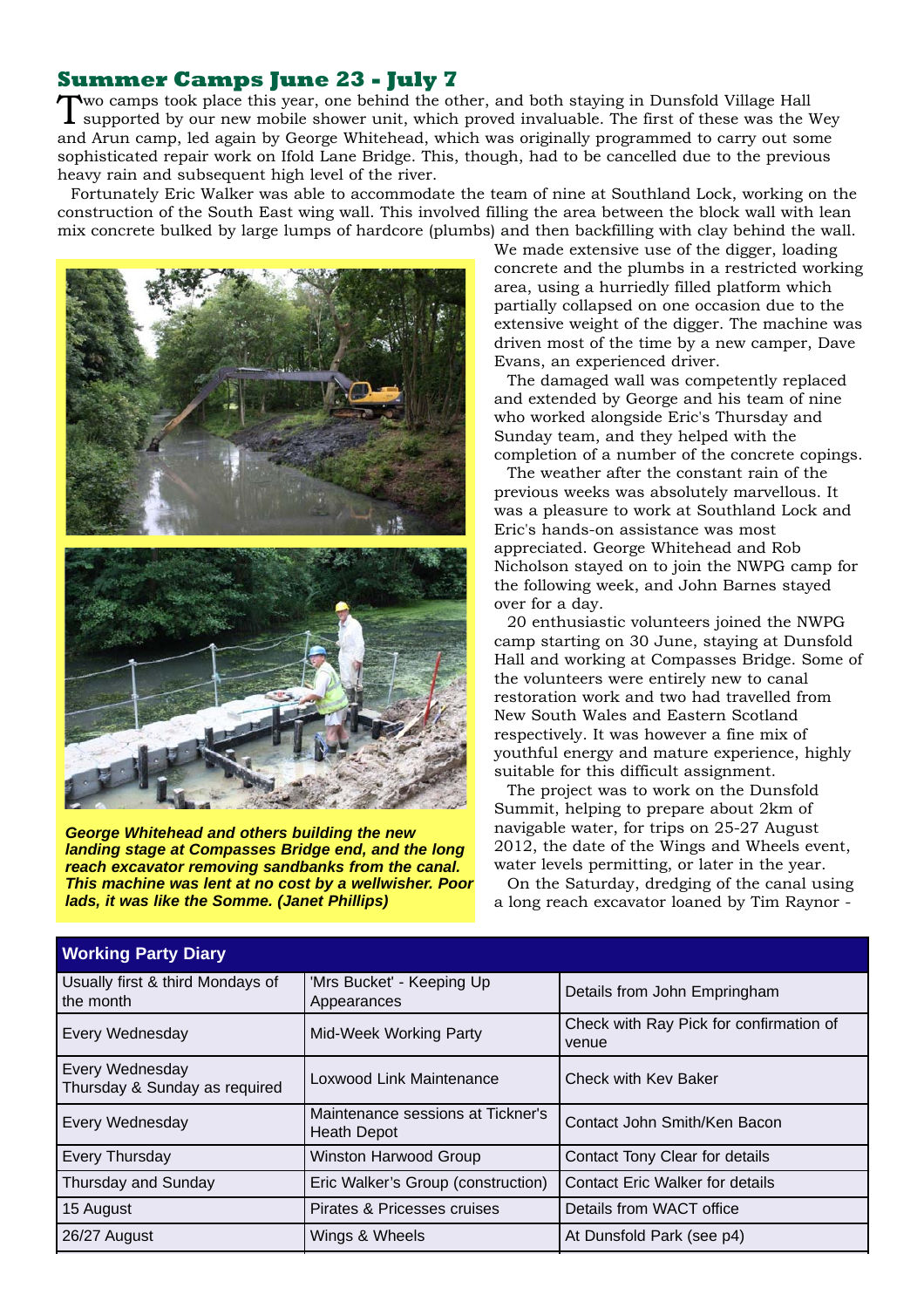and coordinated by Nick Whitehorn - took place and was completed on the Sunday. This was near to Farnhurst Bridge, and clear of the area around Compasses Bridge where Bill Nicholson's team worked.

The two main elements of the work were to construct a ramp down to the towpath at a reasonable slope from the Compasses Bridge causeway to a new landing stage and back to a field access, and to level and surface 400m of narrow and undulating further towpath as far as Farnhurst Bridge. Ancillary work included a silt trap on the stream that connects to the canal and replacement of the fence on the wing walls to the Compasses causeway.

The team had the use of two diggers and two dumpers, a roller and a more adaptable 'wacker' plate. The ramp required a support system consisting of gabion baskets filled with crushed concrete, designed by Keith Lawrence. Installing these involved initially digging out the old crude retaining structure made up of concrete panels, scaffold poles and railway sleepers, some of which we were able to re-use.

Having to create a reasonable base for the gabion wall necessitated considerable excavation and some double handling. This was exacerbated by the heavy rainfall, especially on the Tuesday night which created unsuitable material, which had to be removed and reduced the efficiency of the plant.

The landing stage was difficult to construct adjacent to the water and required a construction template. Made of plastic 'wood', the jetty has the advantage of

not rotting in the wet/dry conditions. A particular problem was, however, driving the front piers into the water of the canal whilst trying to keep them vertical. The posts were driven by hand by operatives standing on our Aquadocks - the recently acquired floating platform assembly. A further problem was bolting the structure together with half the bolt holes under water.

The first job was towpath clearance and subsequent levelling, which was stopped after the heavy rain on the Tuesday night, thanks to the need to create a wide enough track for a 3 tonne dumper and to deliver the Type 1 surfacing, plus the need to create a working front at the beginning of the towpath furthest from the material supply. This meant that the operation could not be finished, and must now be completed by others. Several land drain crossings still remain to be completed before commencement of the paving works.

The sun came out on Thursday and work accelerated on the gabions. By Friday evening the campers had finished the tow path down to the landing stage. With more rain they worked until 1930 and by 2100 they had dispersed 25% of the 80m<sup>3</sup> of spoil. They had however managed to complete the fence, some of the land drains and the silt trap. They returned on Saturday morning to disperse the remainder of the  $80m<sup>3</sup>$  of spoil. Well done. A great job in appaling weather conditions.



*Bill Nicholson and Allan Chambers*

*Derek of Horsham digging ditches to drain the towpath (Janet Phillips)*

| <b>Name</b>           | <b>Group/Project</b>         | Tel           | e-mail                         |
|-----------------------|------------------------------|---------------|--------------------------------|
| <b>WACT Office</b>    | General enquiries            | 01403 752403  | office@weyandarun.co.uk        |
| John Benfold          | Working party coordinator    |               | restoration@weyandarun.co.uk   |
| <b>Michael Bates</b>  | Health & Safety Officer      | 07786 323515  | michael_bates@weyandarun.co.uk |
| Eric Walker           | Loxwood Projects             | 07717 855340  | tsg@weyandarun.co.uk           |
| Ray Pick              | <b>MidWeek Working Party</b> | 01483 272443  | anne.pick@btinternet.com       |
| John Empringham       | Monday Group                 | 01483 562657  | mondaygroup@weyandarun.co.uk   |
| <b>Kev Baker</b>      | Loxwood Link                 | 02380 861074  | loxwoodlink@weyandarun.co.uk   |
| John Smith            | <b>Tickner's Depot</b>       | 01903 235790  | depot@weyandarun.co.uk         |
| <b>Tony Clear</b>     | Winston's Group              | 01903 774 301 | winstonsgroup@weyandarun.co.uk |
| Keith Nichols         | Hedge laying                 | 01403 753882  | hedging@weyandarun.co.uk       |
| <b>Bill Nicholson</b> | <b>Visiting Groups</b>       | 01844 343 369 | bill@nwpg.org.uk               |
| <b>Bill Thomson</b>   | <b>Working Party News</b>    | 07777 668 928 | bill_thomson@weyandarun.co.uk  |